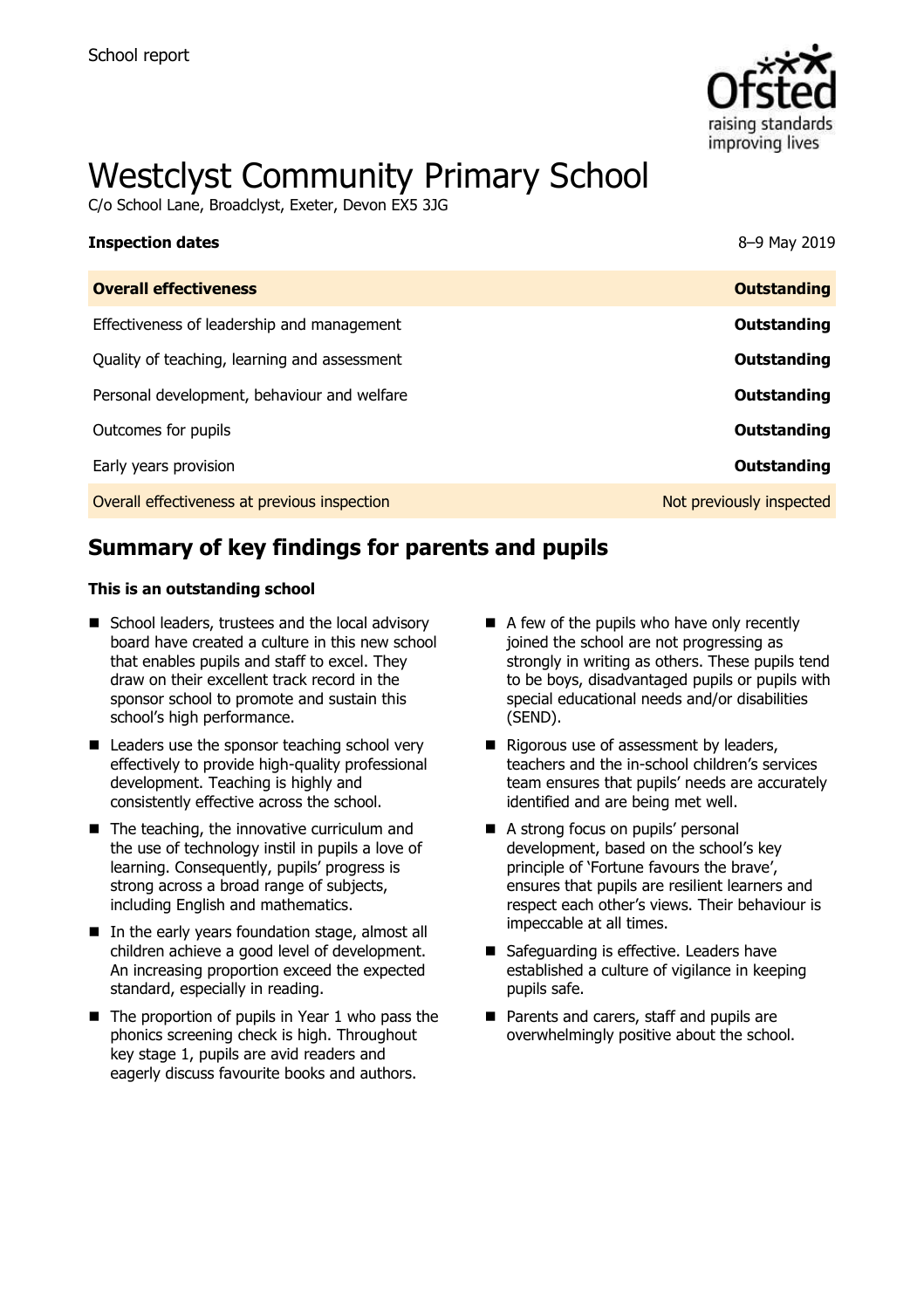

# **Full report**

### **What does the school need to do to improve further?**

- **Ensure that recent arrivals, particularly boys, pupils with SEND and pupils who are** disadvantaged, make the same strong progress in writing as others by:
	- increasing their knowledge and use of vocabulary, including subject-specific words
	- making sure that they are able to use increasingly sophisticated sentence structures to record their thinking and learning.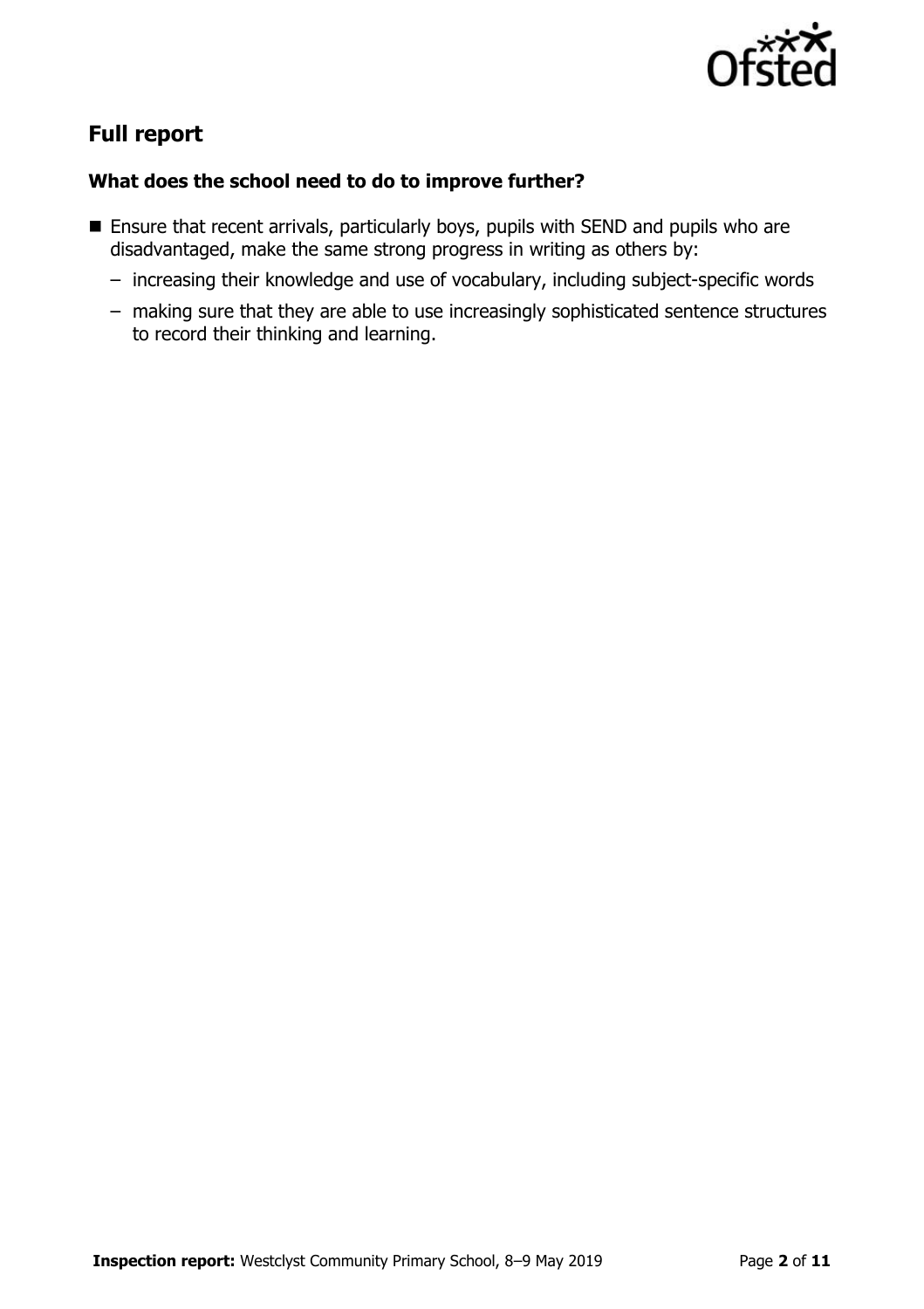

# **Inspection judgements**

#### **Effectiveness of leadership and management Constanding**

- School leaders, trustees and the local advisory board have high aspirations for all pupils, including disadvantaged pupils, and for staff development. They have drawn on their success in the sponsor academy and teaching school to promote in this school a challenging learning environment that inspires pupils to achieve high standards.
- Shared and proven senior and subject leadership across the schools ensures that high performance is sustained. A shared children's services team ensures that pupils' needs are met successfully and a high standard of personal development, behaviour and welfare is secured. The team includes the special educational needs coordinator, an educational psychologist, a speech and language therapist and a nurse.
- Senior leaders hold teachers and subject leaders to account robustly for pupils' progress. The process is informed by rigorous monitoring and evaluation of progress and regular reviews of the quality of teaching and learning.
- High-quality professional development inspires, challenges and supports teachers in improving their practice, as in the teaching of phonics. Staff have developed a consistent and highly effective approach to teaching and learning throughout the school.
- The trust-wide curriculum is exceptionally broad, balanced and well planned to secure pupils' progress. It is enhanced by a very large variety of extra-curricular clubs. The curriculum fosters pupils' creative thinking, inquisitive questions, avid problem-solving and successful communication.
- The sport premium is used highly effectively to train staff and to provide an extensive trust-wide range of physical activities, including a climbing wall, mountain bicycles, sailing, golf and dance. After-school clubs are very well attended.
- $\blacksquare$  Pupils are inspired by the use of digital technology, the environment, trips and links with global communities, such as a school in Ethiopia. Such activities make an excellent contribution to their spiritual, moral, social and cultural development. They also prepare the pupils very well for life in Britain's diverse culture, for example in promoting respect for other faiths and beliefs.
- Leaders promote equality of opportunity and diversity exceptionally well for pupils and staff. The exemplary relationships between staff and pupils are based on mutual respect and prevent any form of discriminatory behaviour.

#### , **Governance of the school**

- The board of trustees provides highly effective strategic direction for the school's development. Together with the local advisory board, it has ensured that, while the school has doubled in size during the past year, standards of achievement remain high.
- Trustees and members of the local advisory board have an in-depth knowledge of the school's performance. This is gained from a wide range of sources, including reports presented by a Department for Education (DfE) adviser, examination of information on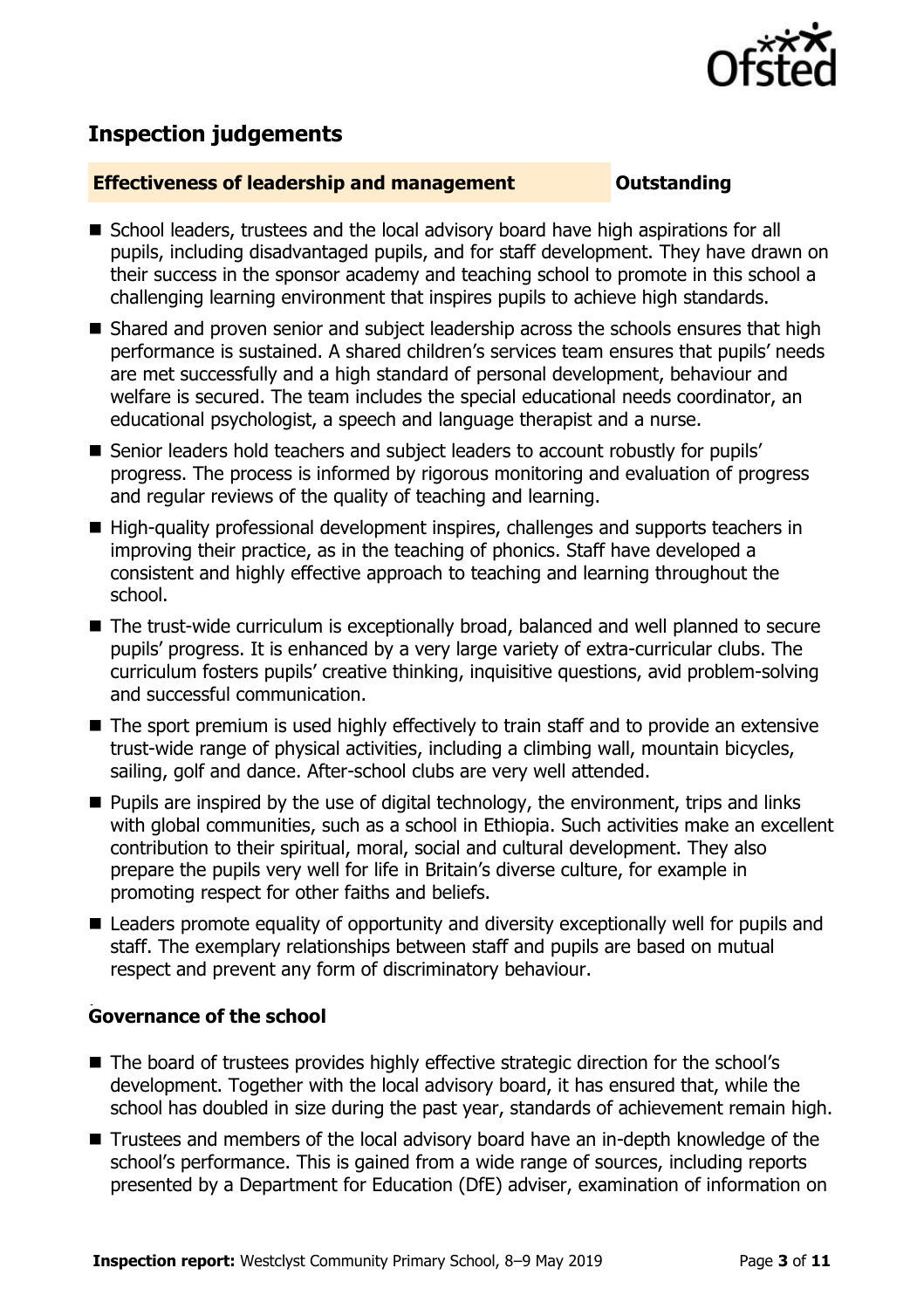

pupils' progress and their own visits to the school.

- Trustees and members of the local advisory board monitor robustly senior and subject leaders' progress in addressing the priorities in the school improvement plan. They are effective in challenging the leaders to make further progress, for example in demonstrating the impact of provision on the progress made by pupils with SEND.
- Trustees and members of the local advisory board ensure that the performance management of staff is focused effectively on improving pupils' outcomes.
- The local advisory board successfully holds senior leaders to account for the impact of the pupil premium and SEND funding on the progress made by disadvantaged pupils and those with SEND. As a result, the pupils are making strong progress in reading and mathematics, although a few of the pupils are not making such strong progress in writing.
- Trustees and members of the local advisory board are well trained, particularly in safeguarding and safer recruitment. They are vigilant in monitoring safeguarding arrangements.

#### **Safeguarding**

- The arrangements for safeguarding are effective.
- Leaders, trustees and the local advisory board have created a culture in which all staff are vigilant in keeping children safe. Up-to-date training has ensured that staff are knowledgeable and confident in identifying when a child may be at risk and in reporting their concerns. Leaders and staff work very effectively with parents and external partners to support pupils who are at risk. All required checks on staff and other adults are rigorously carried out and recorded on a single register. This also covers the child care and travel arrangements.
- Leaders work well to protect pupils from radicalisation and extremism. High-quality training ensures that staff are vigilant, confident and competent to tackle any concerns.

#### **Quality of teaching, learning and assessment Outstanding**

- High-quality training and support provided by the teaching school ensure that all teachers have an in-depth knowledge and understanding of the subjects they teach.
- Teachers have high expectations of what pupils can achieve. They sequence lessons highly effectively to lead pupils to new learning. Time is used very productively to maintain pupils' focus on their work.
- Teachers make excellent use of digital technology to plan lessons that often include links to other sources of information. Pupils eagerly follow the lessons on their digital devices. They access the lessons at home to consolidate their learning.
- Through skilful use of questioning, teachers check and extend pupils' thinking and learning. They promptly correct any misconceptions and effectively support pupils who start to fall behind.
- Teachers give pupils precise feedback on their work in line with the school's policy.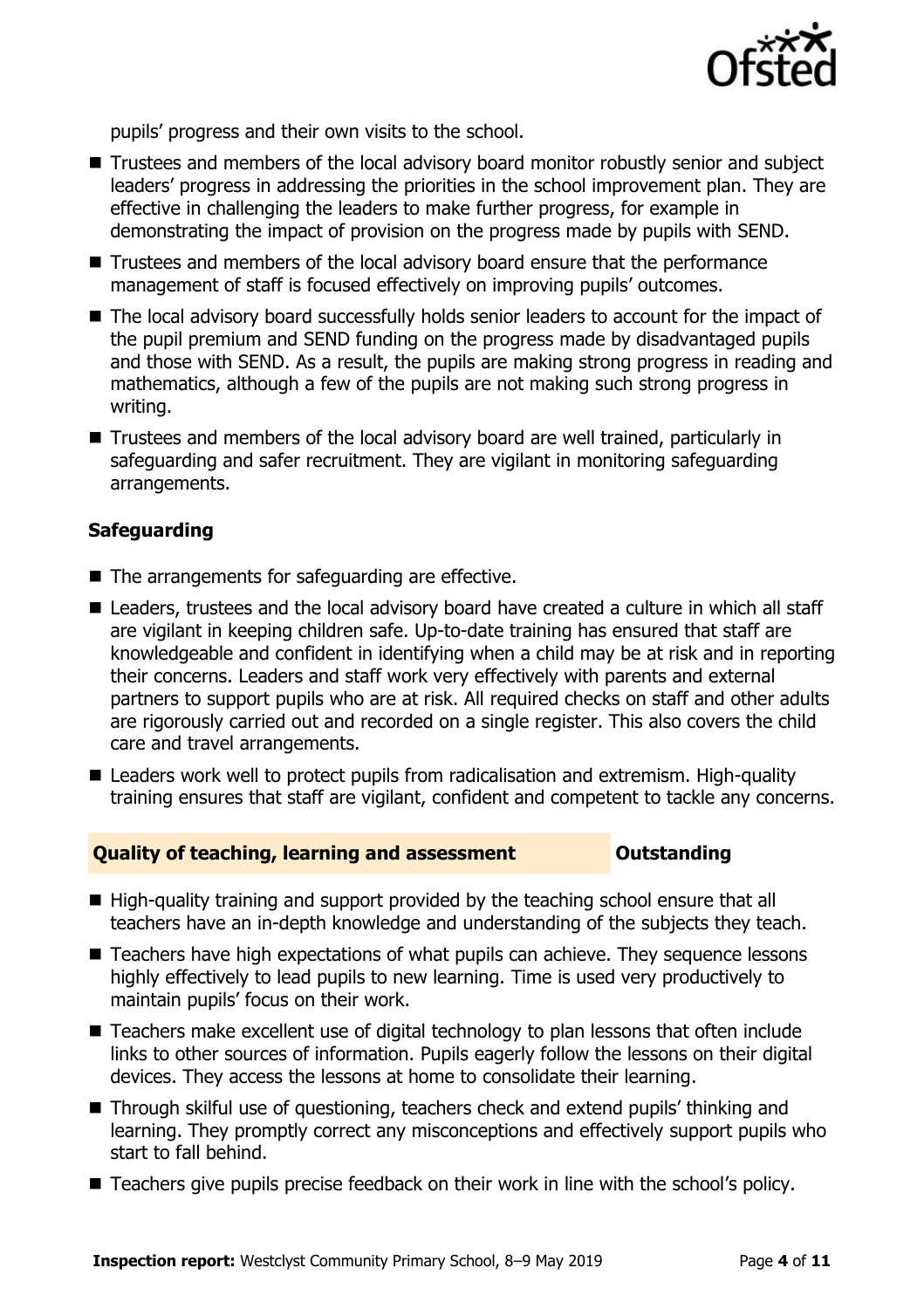

Pupils use it well to improve their work.

- Teachers also use assessment exceptionally well in lessons to identify when pupils are ready for new challenges. For instance, the most able pupils in Year 2 responded very effectively to the challenge of organising their writing into well-punctuated paragraphs.
- Parents are well informed about their children's learning and progress through termly parents' evenings and detailed school reports.
- The curriculum is meticulously planned so that pupils apply their reading, writing and communication skills across subjects. For example, pupils do work in cross-curricular writing books.
- Improvements in the teaching of phonics are highly effective. Teachers and teaching assistants ensure that pupils work at the right level of challenge and are able to tackle unfamiliar words fluently.
- **Pupils are inspired to learn. They develop resilience in learning from their mistakes.** They also develop stamina in recording their thinking and learning at length.

#### **Personal development, behaviour and welfare <b>COUNG COULTS** Outstanding

#### **Personal development and welfare**

- The school's work to promote pupils' personal development and welfare is outstanding.
- Highly positive relationships between pupils and staff lead to pupils being confident and self-assured learners. Pupils derive great enjoyment from learning and this has a very beneficial impact on their progress.
- Pupils take pride in their work because teachers value it and include it often in highquality displays.
- $\blacksquare$  Pupils passionately debate issues, such as the poaching of elephant tusks, showing respect for others' ideas and views. They work and play extremely well together. They develop very good social skills, for example through serving lunch to younger pupils.
- **Pupils say they feel safe in school and parents and staff agree that the school keeps** them safe. Through personal, social and health education, e-safety days and visits from fire and other services, pupils learn how to stay safe, including when using technology.
- **Pupils say there is very little bullying in school. They trust staff to take rapid and** effective action to resolve any concerns they might have.
- **Pupils know how to keep healthy through healthy eating and regular exercise. They** value highly the programmes provided by the nurse to develop their emotional and mental well-being, such as considering 10 things to do each day to be happy.

### **Behaviour**

- The behaviour of pupils is outstanding.
- **Pupils, parents and staff strongly agree that the school makes sure that its pupils are** well behaved.
- **Pupils respond exceptionally well to the school's effective strategies to promote high**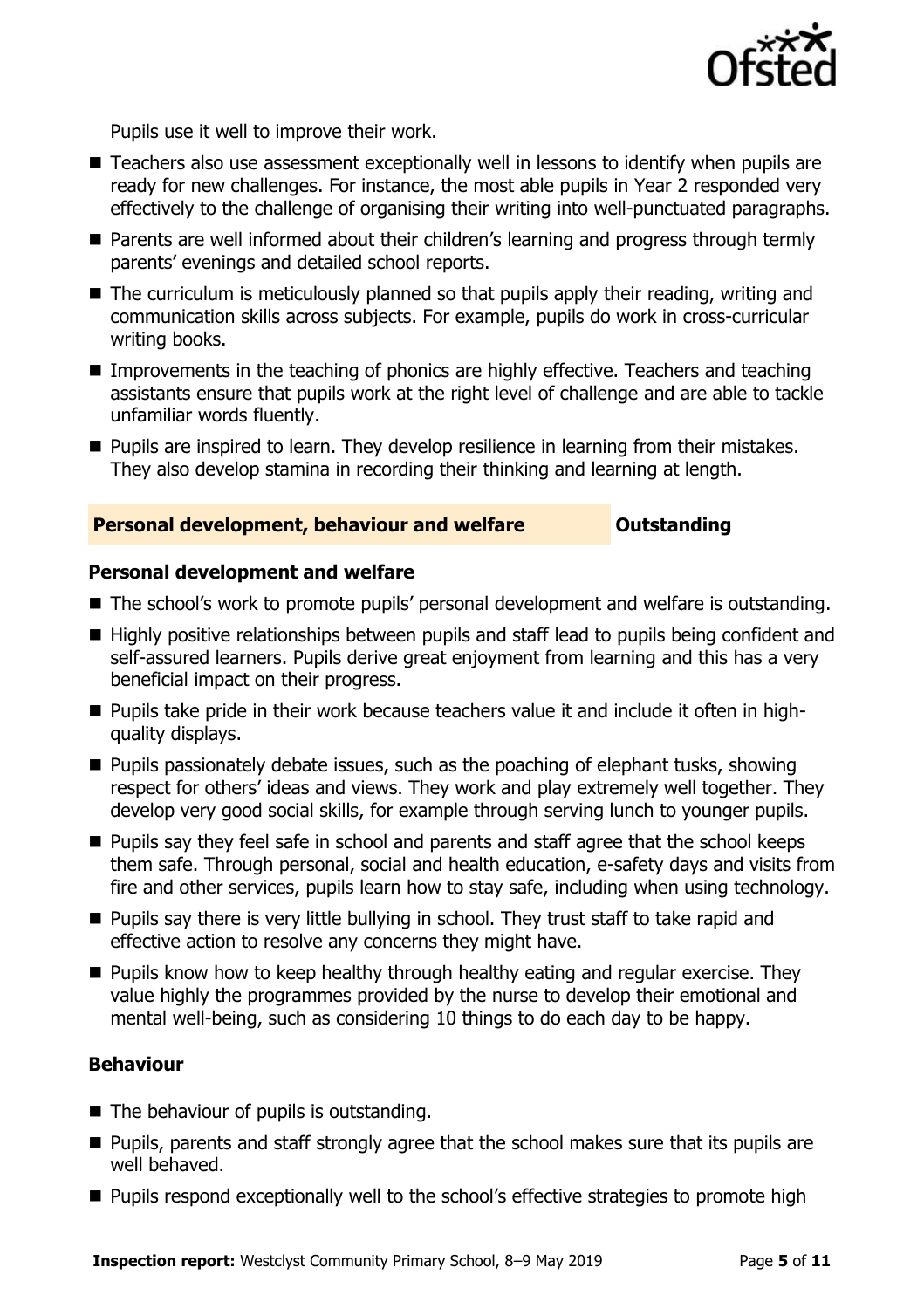

standards of behaviour. They demonstrate high levels of engagement in lessons and their conduct at break and lunchtime is impeccable. They are self-disciplined.

- The school is a very orderly environment. Low-level disruption to lessons is extremely rare. Marked improvements for pupils with behavioural needs are evident. The pupils focus well on their learning and play cooperatively with others at lunchtimes.
- Attendance is improving and is now close to the national average. There are few persistent absentees.
- In reflecting on their behaviour towards others, including through their international links, pupils learn to be good citizens.

#### **Outcomes for pupils Outstanding**

- Throughout each year group and across the curriculum, including in English and mathematics, pupils make substantial and sustained progress. They gain excellent knowledge, for example from reading across subjects and exploring the environment.
- **Pupils apply their well-developed speaking and listening skills highly effectively when** presenting topics to each other, and sometimes through using the school's television studio. For example, following a recent visit, pupils in Year 2 were preparing an advertisement for Paignton Zoo to be 'televised' for other pupils.
- **Pupils use their mathematical skills accurately in solving problems. They explain their** reasoning exceptionally well, both verbally and in writing.
- **Pupils read widely and often across subjects with increasing fluency and** comprehension. They make exceptionally good use of the library and librarians to find books which engage and interest them. Almost all pupils achieve the required standard the national phonics screening check in Year 1.
- By the end of Year 2, pupils, including most of the pupils with SEND and pupils who are disadvantaged, write at length across subjects. The most able pupils organise their writing highly effectively into paragraphs. A few boys who recently joined the school and who are disadvantaged and/or are pupils with SEND are making less progress than others in writing. This is because they struggle to find appropriate words and to join their ideas together in sentences. Teachers are suitably addressing these specific barriers to learning through immersing the pupils in stories and subject-specific vocabulary.
- $\blacksquare$  The current Year 2 pupils will be the first cohort in the school to complete key stage 1. There is, as yet, no attainment information for them to compare with national figures. The work in pupils' books and their progress information indicate that attainment is likely to be higher than the national average in reading, writing and mathematics.
- Given their strong progress across subjects, pupils are exceptionally well prepared for key stage 2.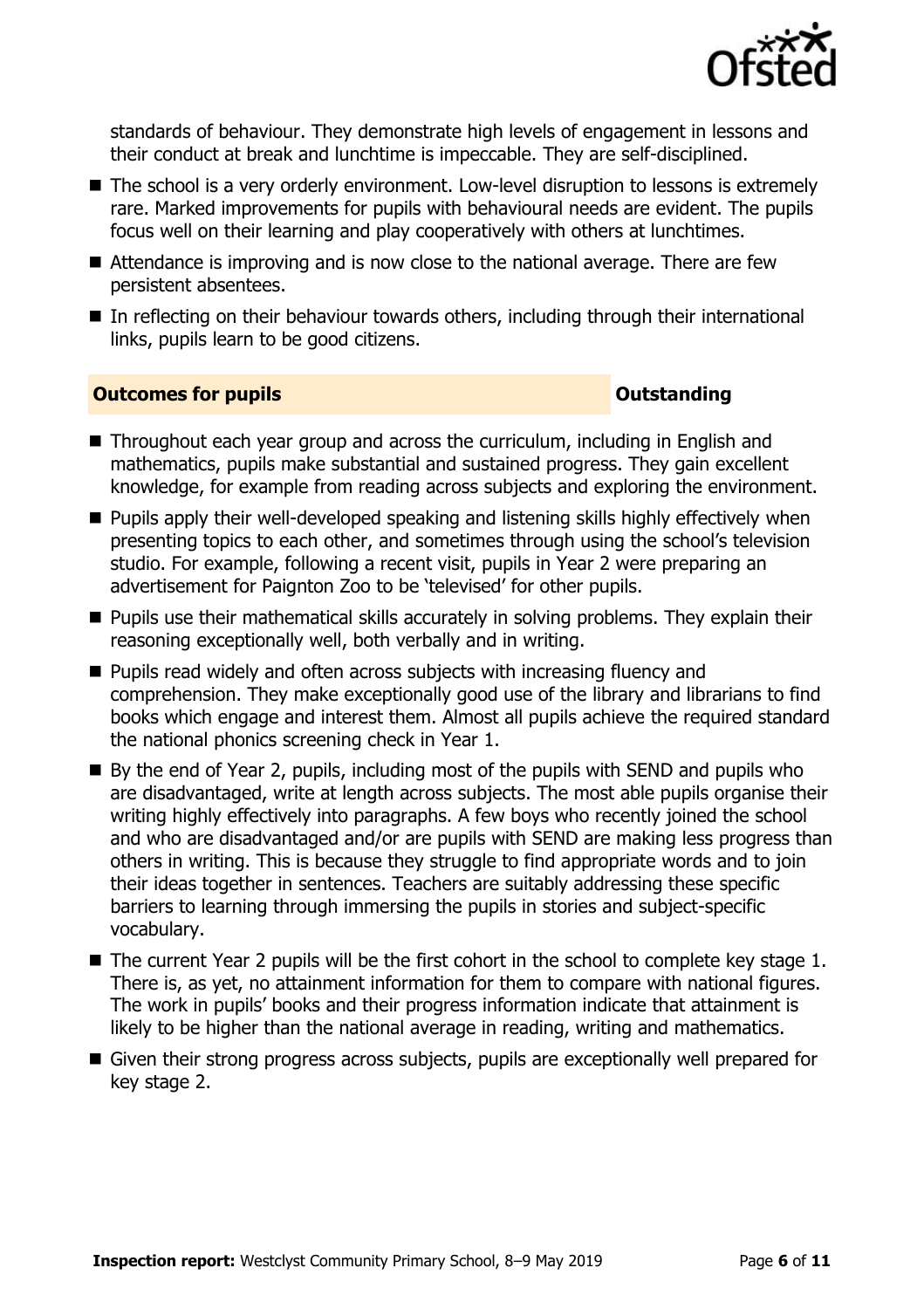

### **Early years provision CONSISTER SERVICES CONSISTENT CONSTANT CONSTANT CONSTANT CONSISTENT CONSISTENT CONSISTENT CONSISTENT CONSISTENT CONSISTENT CONSISTENT CONSISTENT CONSISTENT CONSISTENT CONSISTENT CONSISTENT CONSIS**

- Leaders have successfully maintained high levels of outcomes for all children over the past three years. They make extremely good use of professional development and incisive evaluation of staff practice to continually improve the quality of teaching.
- The children's services team and external partners greatly enhance children's safety, health and well-being. The nurse works very well with the children, for example in developing their awareness of how to keep safe in the sun.
- Robust safeguarding practices ensure that children are safe and feel safe. Parents say that they are confident their children are safe and well cared for at school.
- Highly successful strategies, including the use of technology and early morning access to the library, engage parents in contributing positively to their children's learning.
- The extremely well organised indoor and outdoor environments and innovative curriculum, including the use of technology, stimulate children's imagination. They offer many effective opportunities for children to rehearse and practise their literacy and numeracy skills and to develop personally.
- Activities challenge children to think for themselves, for example when locating and recording numbers hidden outside and when investigating minibeasts in a role-play 'laboratory'.
- Teaching is consistently of a very high quality and worthy of dissemination to others. Teachers are highly responsive to children's learning and constantly adapt activities to meet their changing needs.
- Frequent and accurate assessments of what children know and can do are shared with parents. The assessments are used rigorously to guide curriculum planning so that it challenges all children. All areas of learning are meticulously planned and there is a clear and sustained focus on developing phonics and reading skills.
- Teachers make very effective use of evaluation from others to modify provision.
- Children are highly motivated and extremely eager to join in. They are curious, listen attentively and are keen to contribute what they know. They work together productively with sustained concentration.
- Children's personal development is excellent. They discuss, debate, share and are interested in and value each other. They demonstrate exceptionally positive behaviour and high levels of self-control, cooperation and respect for others.
- Almost all children, including most of those with SEND, disadvantaged children and the most able, are making substantial and sustained progress.
- Rigorous monitoring of children's progress and effective action plans have secured a trend of outcomes that is above the national average. Almost all children achieve a good level of development. The proportion of children exceeding the expected standard continues to rise. It is especially high in reading.
- The children's high achievement and personal development ensure that they are exceptionally well prepared and ready to start Year 1.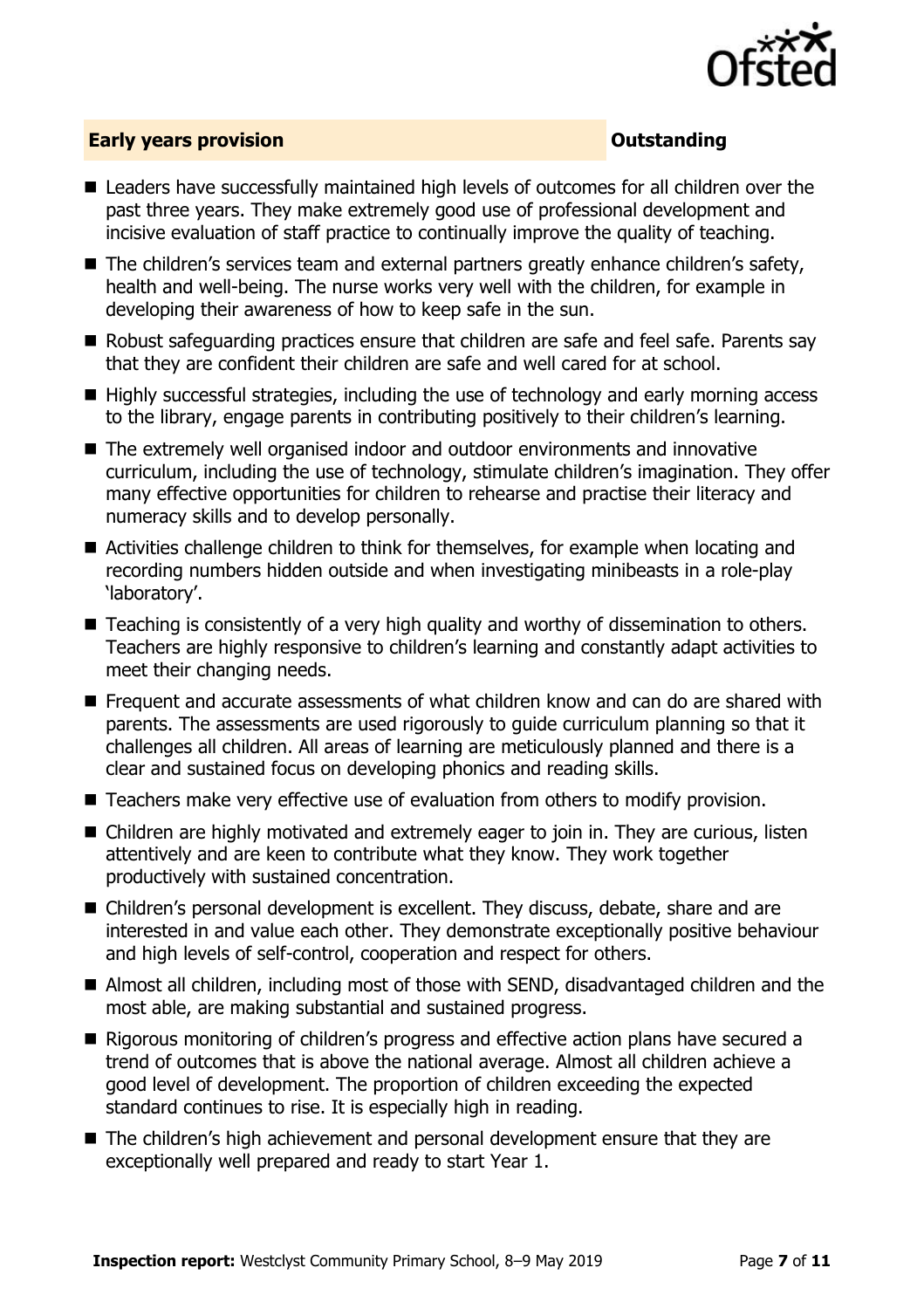

# **School details**

| Unique reference number | 142886   |
|-------------------------|----------|
| Local authority         | Devon    |
| Inspection number       | 10088279 |

This inspection of the school was carried out under section 5 of the Education Act 2005.

| Type of school                      | Primary                  |
|-------------------------------------|--------------------------|
| School category                     | Academy free school      |
| Age range of pupils                 | $4$ to $7$               |
| <b>Gender of pupils</b>             | Mixed                    |
| Number of pupils on the school roll | 114                      |
| Appropriate authority               | Board of trustees        |
| Chair                               | <b>Henry Massey</b>      |
| <b>Executive headteacher</b>        | Jonathan Bishop          |
| Telephone number                    | 01392 461 288            |
| Website                             | www.wcps.education       |
| <b>Email address</b>                | jbishop@tcat.education   |
| Date of previous inspection         | Not previously inspected |

## **Information about this school**

- Westclyst Community Primary School opened in September 2016 as a free school academy. It is registered to take 420 pupils from ages two to 11 years. This includes 60 nursery places. Currently, there are no children of nursery age. Children in the early years foundation stage are taught in three Reception classes. The current academic year sees the first Year 2 cohort of pupils coming through the school. The first intake of nursery children and key stage 2 pupils is planned for September 2019.
- The school is sponsored by Broadclyst Community Primary School, which was graded outstanding by Ofsted in 2008. Broadclyst is a teaching school providing professional development for school leaders and teachers.
- Both schools are part of The Cornerstone Academy Trust. The trust has recently sponsored a third school, Yeo Valley Primary School. The board of trustees has appointed a local advisory board which directs the work of the schools. The schools share the same senior and subject leadership team. The executive headteacher is the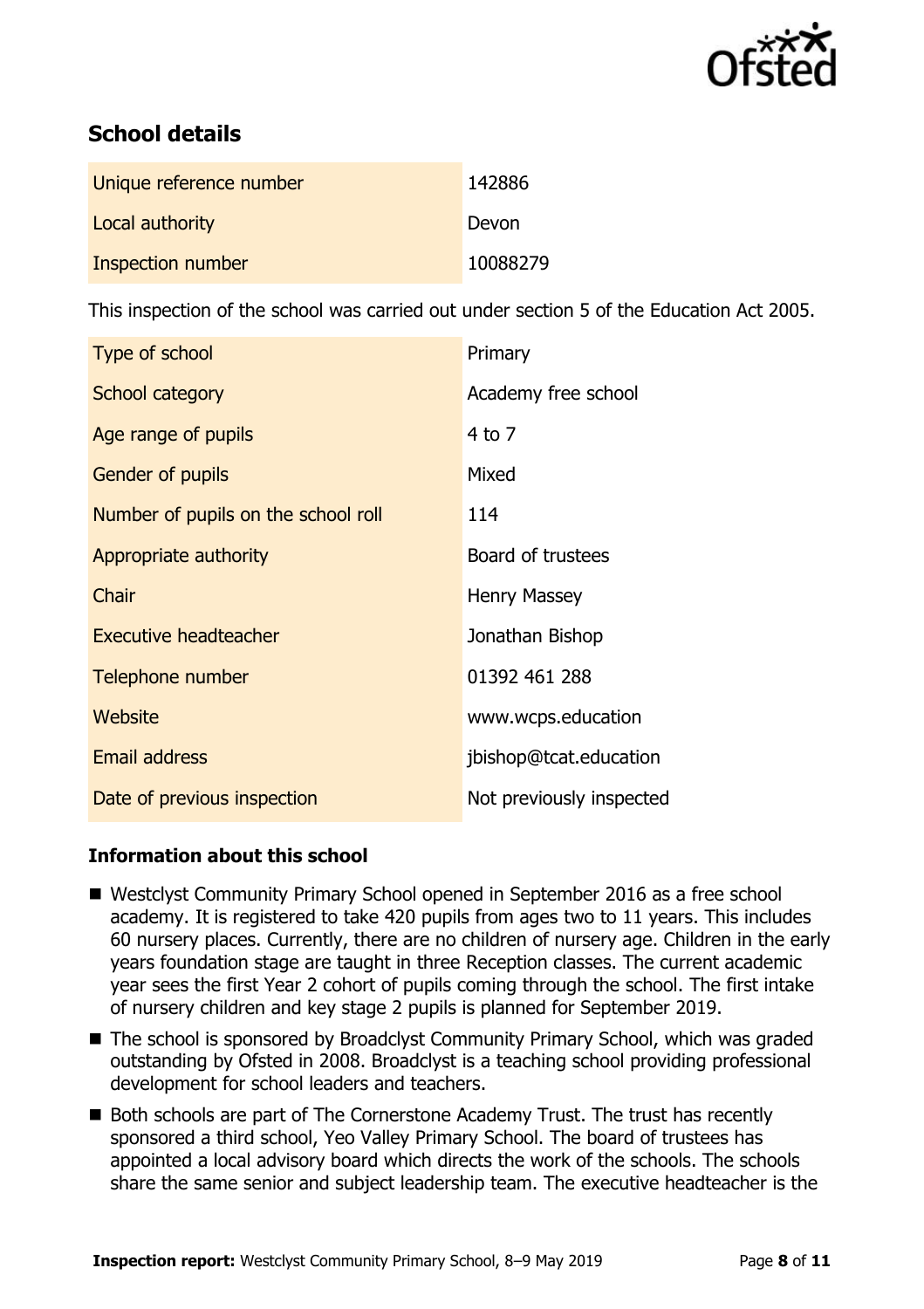

trust's chief executive officer. He is also a national leader of education.

- While the new school is being built, Westclyst Community Primary School is situated in purpose-built classrooms on the site of Broadclyst Community Primary School. It is sharing the school's facilities but has its own dedicated team of teachers.
- The trust provides and manages breakfast and after-school clubs. It also provides travel to and from the school using a fleet of minibuses.
- Currently, the school is much smaller than most primary schools.
- The proportion of disadvantaged pupils supported by the pupil premium is low.
- The proportion of pupils with SEND is high. None of these pupils has an education, health and care plan.
- Most pupils are of White British heritage. Very few speak English as an additional language.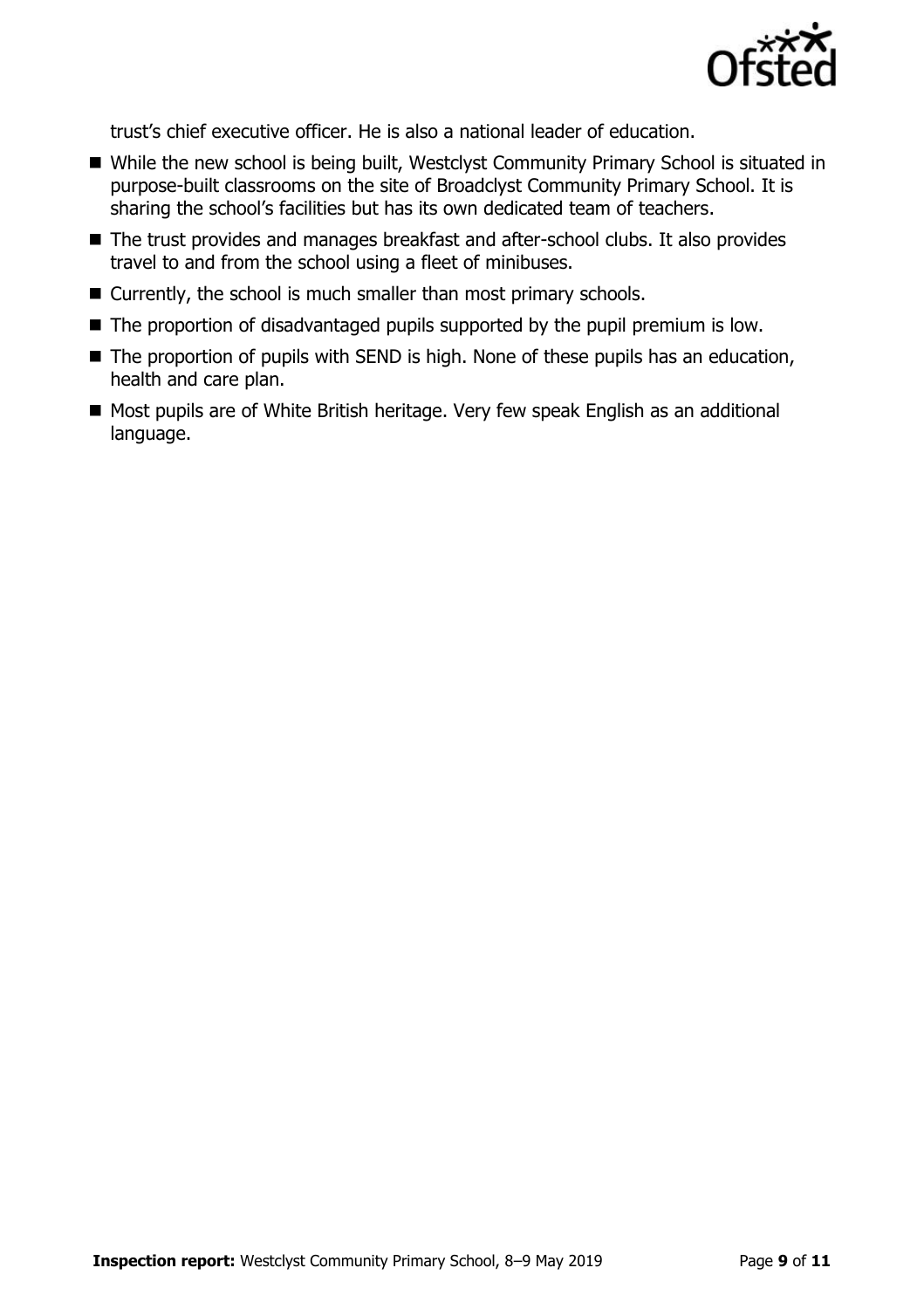

# **Information about this inspection**

- **Inspectors held meetings with trustees, members of the local advisory board, the** executive headteacher, other school leaders and pupils. They met informally with a few parents. They spoke on the telephone to the school's DfE adviser and electronically to trainers who had supported the teaching of phonics.
- Together with the executive headteacher and head of education, inspectors observed pupils' learning in all classes. They engaged subject leaders and the head of schools in jointly examining pupils' progress over time in a sample of books from each year group. Inspectors listened to small groups of pupils reading.
- Inspectors examined a range of documents, including the school's improvement plan, its self-evaluation and documents relating to pupils' progress and safeguarding.
- Inspectors took account of the 42 responses to Ofsted's online Parent View survey and 27 written responses from parents. They also took into consideration the responses to the online surveys completed by 43 staff. There were no responses to the pupil survey.

#### **Inspection team**

Sue Frater, lead inspector Contract Contract Contract Ofsted Inspector

**Alison Cogher Community Community Construction Cogher** Construction Construction Construction Construction Construction Construction Construction Construction Construction Construction Construction Construction Constructi